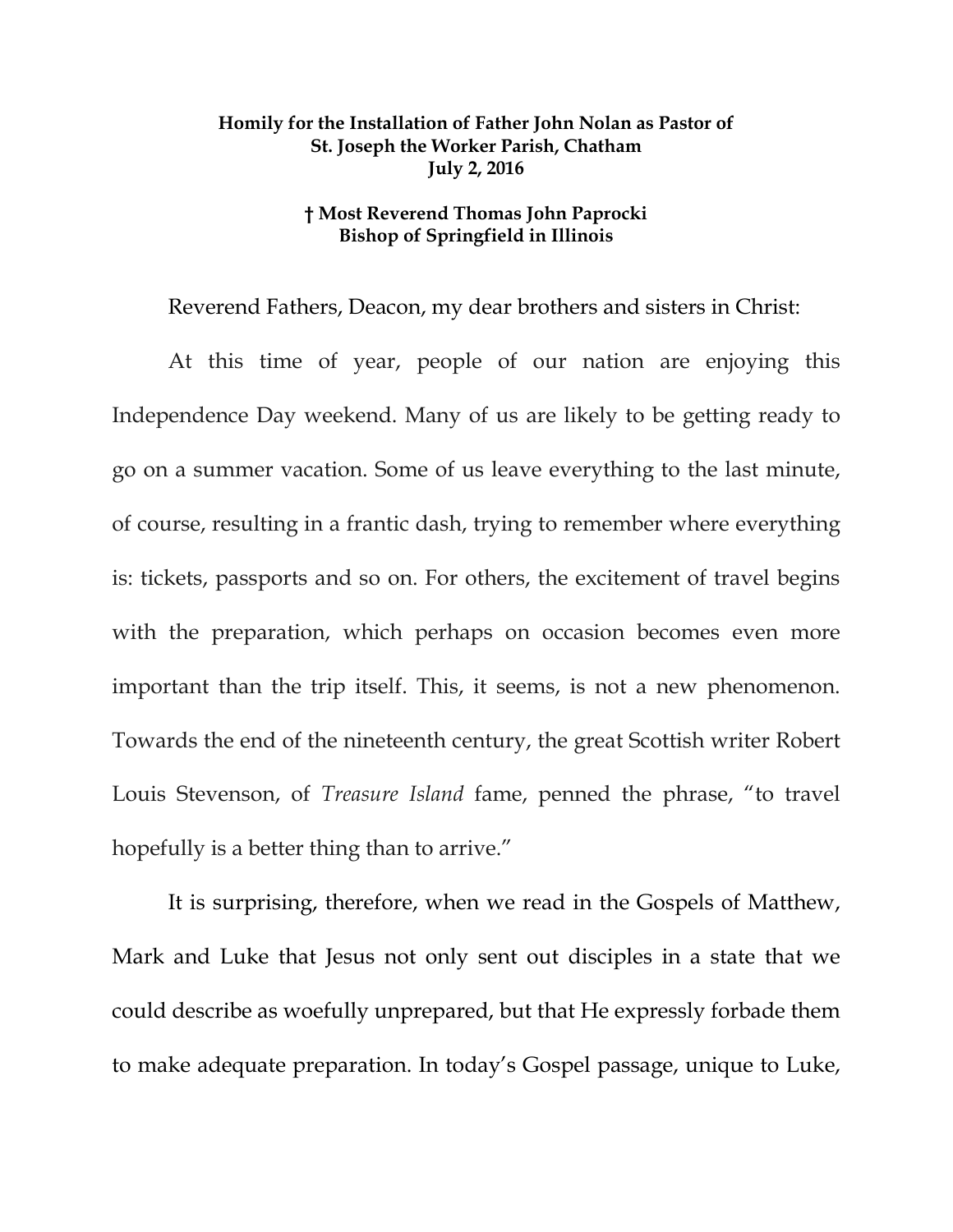Jesus appoints seventy-two others – disciples not numbered among the Twelve – and sends them out in pairs to places that He himself will visit. Among His instructions to them, Jesus lists a whole series of things the disciples are not to do. In a nutshell, they have to do absolutely nothing to prepare for their journey. In the context of modern-day travel, Jesus would be saying, "Don't take any currency (or credit cards) with you; don't take luggage, because you won't be packing anything – oh, and don't bother taking a change of shoes!" Likewise, they must not look around for the best accommodation; they are to settle wherever they are made welcome, and they are to eat what is set before them. Worst of all: they are not to stop on the way to talk to anyone!

The point is that this journey is not a vacation. Jesus' instructions emphasize the urgency of the task for His ambassadors. Jesus has just begun His journey to Jerusalem. He has set His face resolutely to this task, because in Jerusalem He will meet His destiny: to suffer, die and rise again. Before He reaches there, the kingdom of God must be proclaimed as far and as insistently as possible. Disciples must not delay the start of the journey through preparation, and they must not worry about what to take.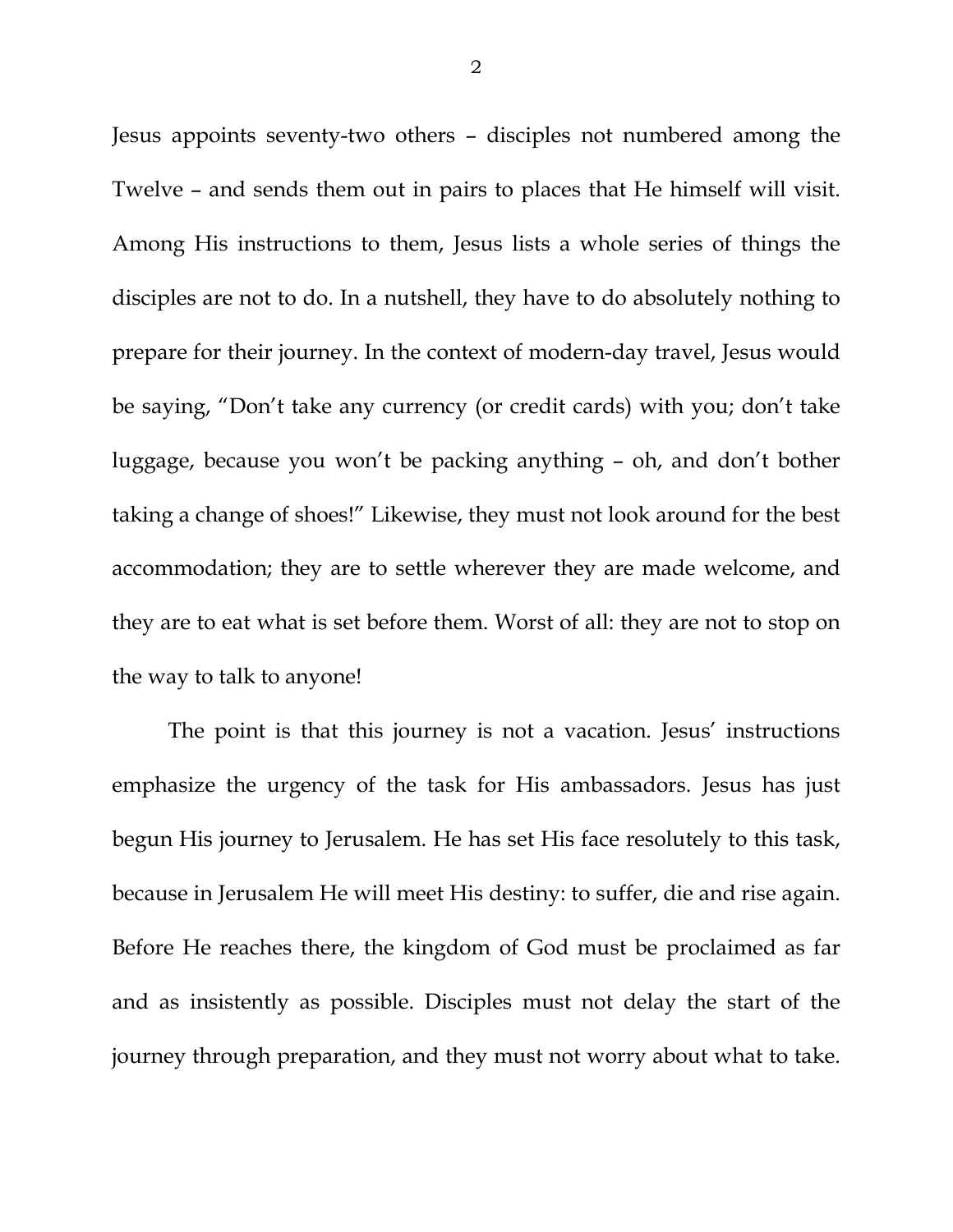They are embarking on God's work as Jesus' emissaries: God will provide them with everything they need.

<span id="page-2-0"></span>All the Gospels mention the 12 apostles and their being commissioned by Jesus to continue His mission. However, only St. Luke, in the passage we have just heard, refers to the sending out of the 72. There must be a reason for this. Jesus says that the harvest is big and there are not enough people to do the necessary work. In the same manner, Luke wants to tell us that the mission of Jesus is not carried forward only by priests and religious, but it is the responsibility of every believer. Through Luke, we learn that the mission of Jesus is also accomplished by ordinary people doing ordinary things and being faithful to their responsibilities in the everyday lives.

Today at this Mass we mark the beginning of a new chapter in the life of St. Joseph the Worker Parish with the Installation of your new Pastor. Some might call this a sequel. Others might think they are watching a rerun! Be that as it may, I am very pleased that Father John Nolan has accepted the call to return as the local shepherd of the Catholic community of faith here at St. Joseph the Worker Parish in Chatham. I truly believe that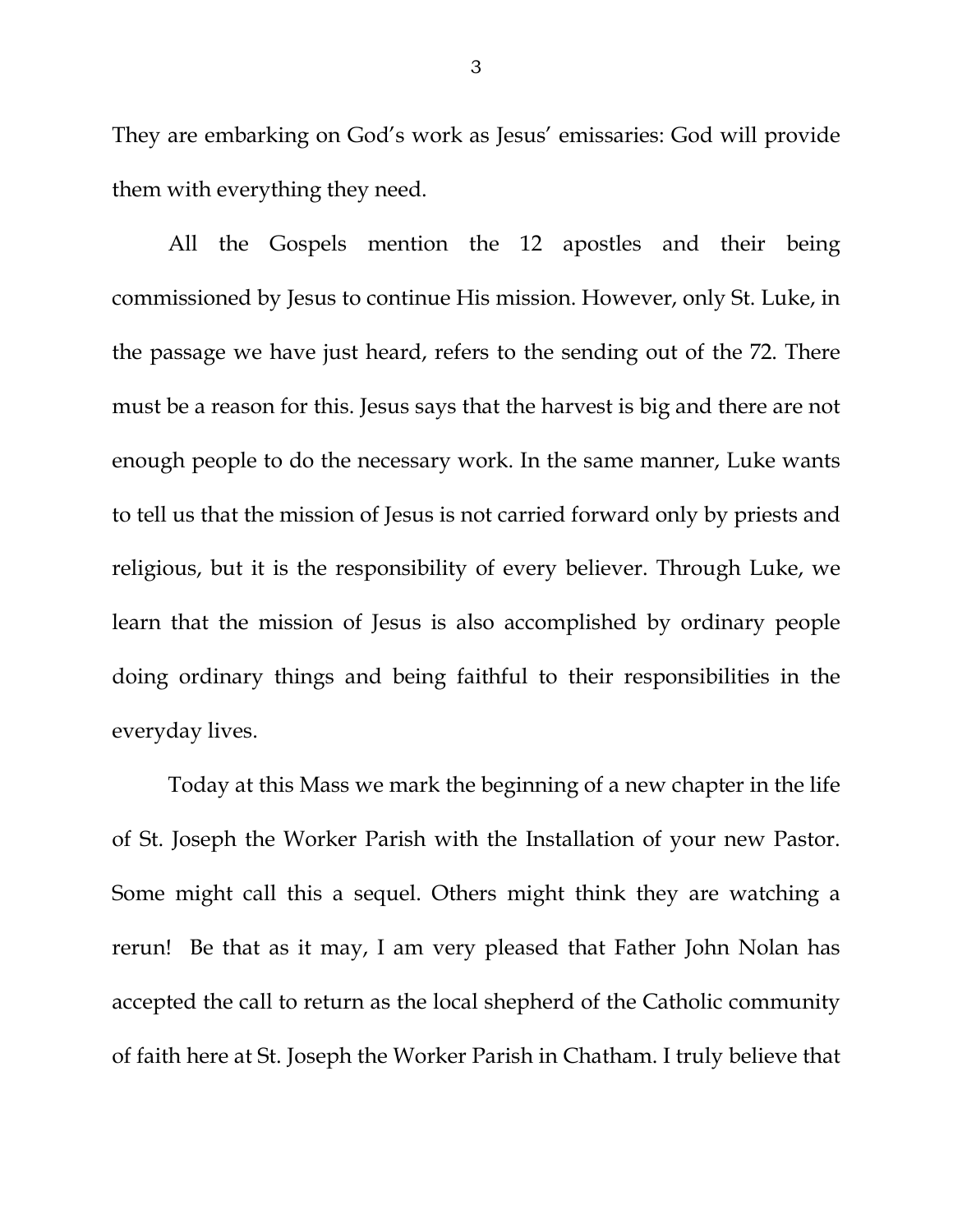God had a reason for Father Dennis Kollross to come here to serve as your pastor until his untimely death. I also firmly believe that God had a reason for Father Nolan to have served these past three years, first as Pastor of the Cathedral Parish, and then as Pastor of Little Flower Parish in Springfield. I am deeply grateful to you, Father Nolan, for your flexibility, your cooperation, and your significant contributions to the pastoral care of the Cathedral Parish and Little Flower Parish.

Father Nolan now returns to serve you as pastor in this Third Millennium of Christianity, so I think it is fitting to call to mind a theme suggested by our late Holy Father, the Great Pope Saint John Paul II, in his Apostolic Letter, *NOVO MILLENNIO INEUNTE*, "On entering the New Millennium," which I quote as follows (nos. 30-31): "First of all, I have no hesitation in saying that all pastoral initiatives must be set in relation to *holiness*."

We grow in holiness by following Jesus as His disciples. Closely related to the notion of discipleship is the concept of stewardship. In the First Letter of St. Peter, he writes of stewardship in these words: "As each

4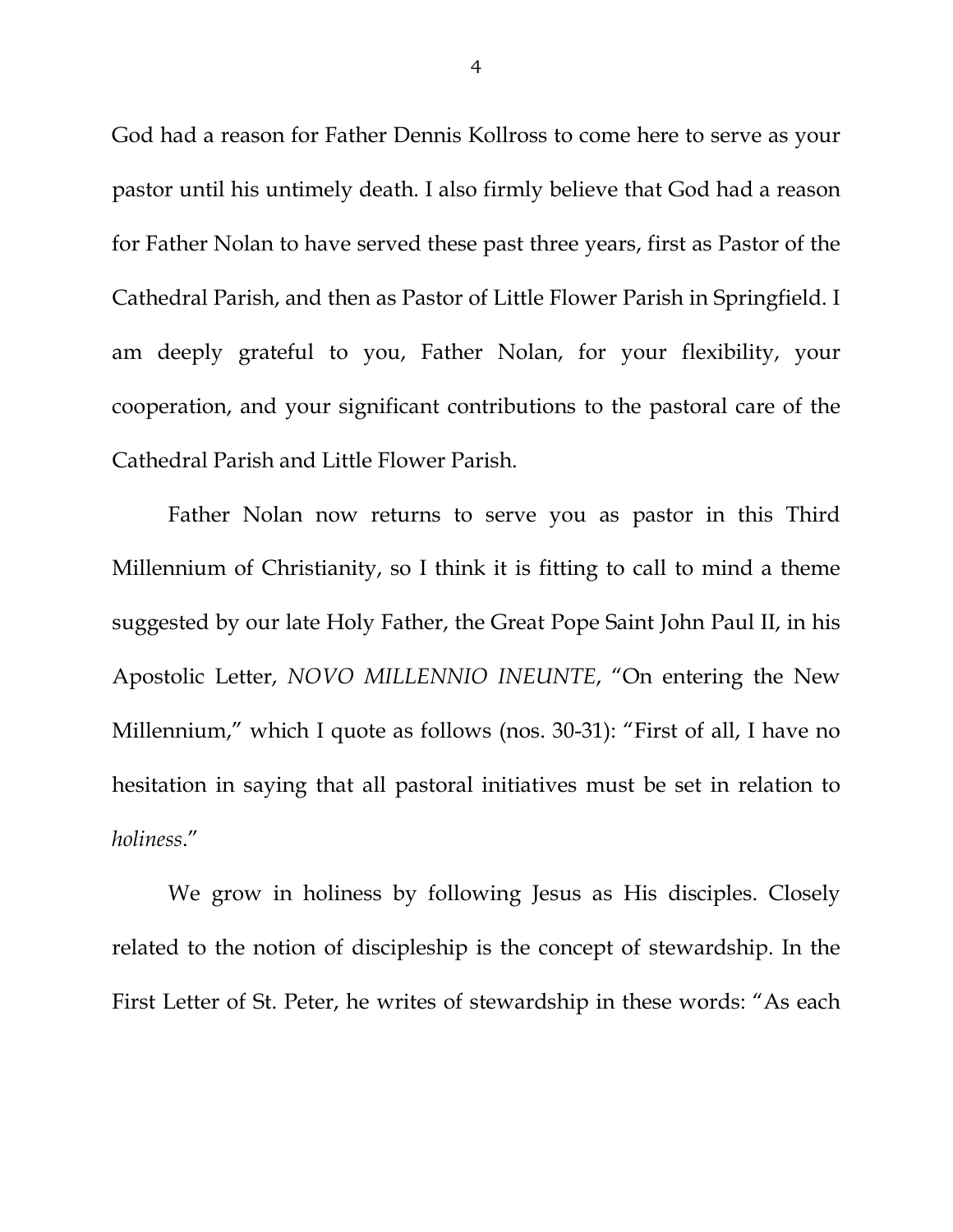one has received a gift, use it to serve one another as good stewards of God's varied grace" (1 Peter 4:10).

Last September, I published my second pastoral letter, called, *Ars Crescendi in Dei Gratia*, Latin for "The Art of Growing in God's Grace." In it, I wrote, "The art of growing in God's grace is the key to growth in the Church. Building a culture of growth in the Church starts with inviting people to experience the love of Jesus Christ."

Over the past couple of years leading up to the publication of my pastoral letter last Fall, I have given much thought to how it is that we can begin a process of strategic planning for growth in the Church here in our diocese. The growth envisioned is far more than just a quantitative increase in the number of people or the amount of money available to our parishes and the diocese. It is also essential to ensure that we give significant attention to the qualitative growth that will guarantee sustainability for generations that follow.

In my pastoral letter, I said that we must do four things to build a vibrant community of saints: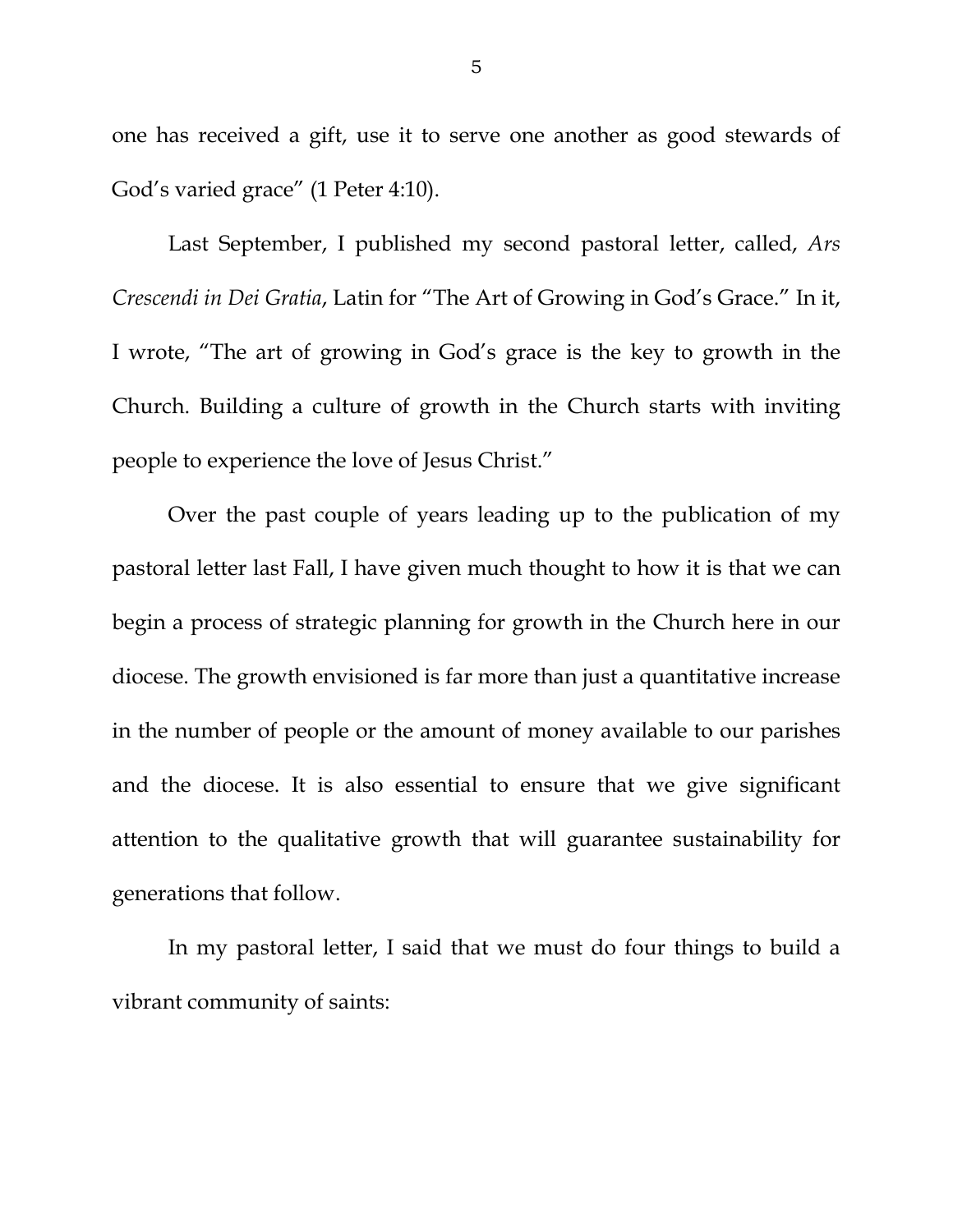1. Invite people to join us in prayer, especially Sunday Mass (hospitality);

2. Study the Bible and learn more about Jesus and our Catholic faith (formation);

3. Provide the sacraments as signs of hope and paths of grace to heaven (prayer); and

4. Serve those in need by practicing charity and justice (service).

The verbs in these four action items correspond to the four pillars of stewardship and discipleship that we have begun talking about in our diocese: hospitality, formation, prayer and service. We can all communicate more broadly the message of invitation.

Through prayer, discernment, and consultation from others, it has become evident that the Lord is inviting us to more fully embrace our call to discipleship out of which necessarily follows a life of stewardship.[1](#page-2-0) 

Stewardship recognizes that everything we have comes from God. We are stewards whether we recognize it or not and whether we like it or not. Stewardship from God's perspective is that He has given us gifts to be used not just selfishly for ourselves, but to be shared with others. Even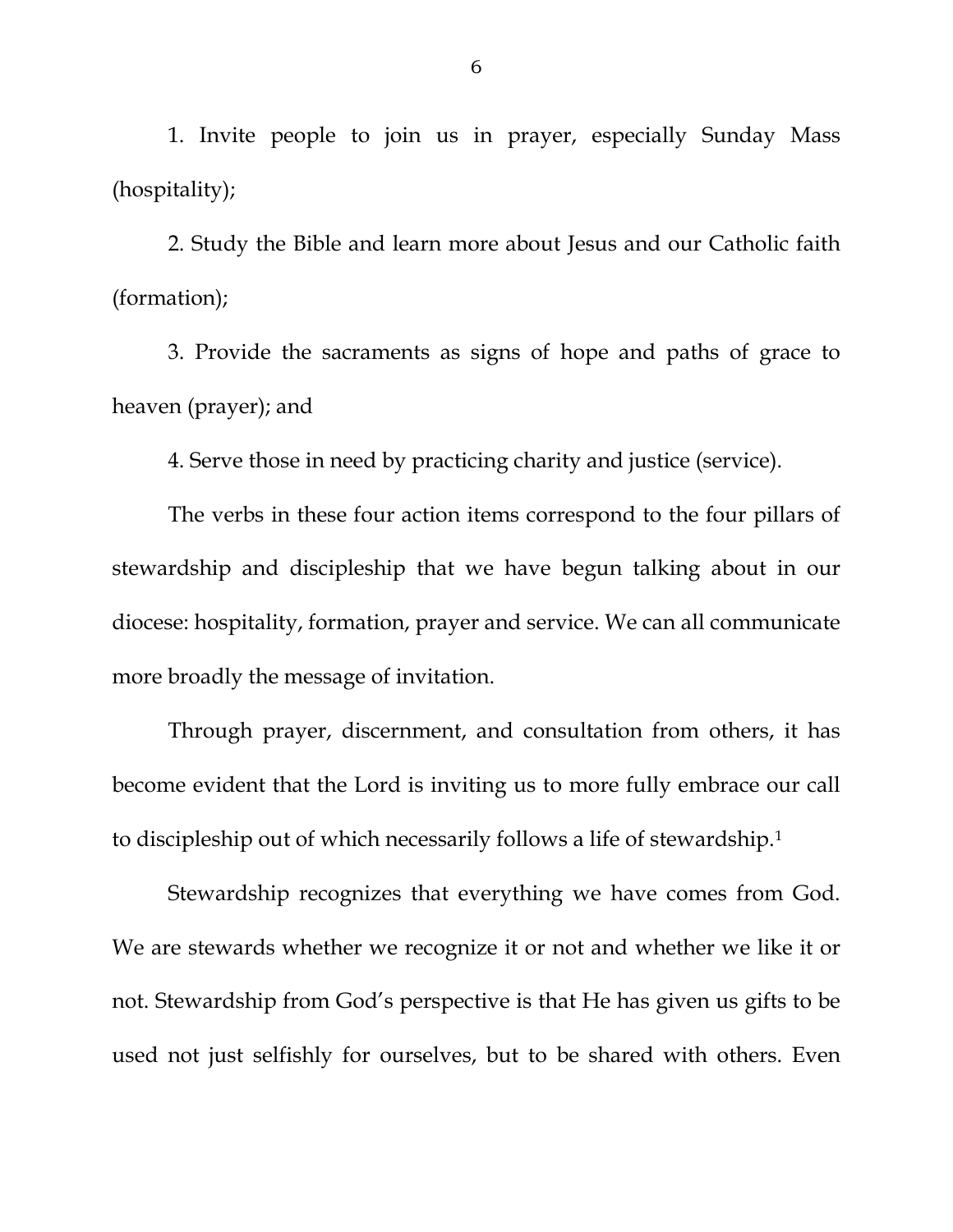private property must be seen as simply holding legal title in trust for the benefit of others, not just for myself. Becoming a disciple means making an intentional decision to accept the Lord's call to follow Him and live the discipleship and stewardship way of life.

I am aware that such a plan for growth is ambitious, but it is one about which I am very optimistic, especially given my familiarity with what this diocese has to offer and the many ways in which various groups are already poised to contribute to that growth. A key group that is essential to this plan for growth is the priests of our diocese, especially our pastors. But they cannot do this alone. They need the help and cooperation of all parishioners. To be able to put into practice the mission of Jesus, we need to be part of a team supporting each other.

Our priests are at the very heart of our journey forward. As Catholics, we rely first and foremost on God's grace. This grace comes to us through the sacraments of the Church of which the priests are the ministers. In a special way, it is the priest who celebrates the Eucharist for us, feeding us with the Bread of Life, nourishing and strengthening us for this journey. Without the Eucharist, this way of life will never succeed.

7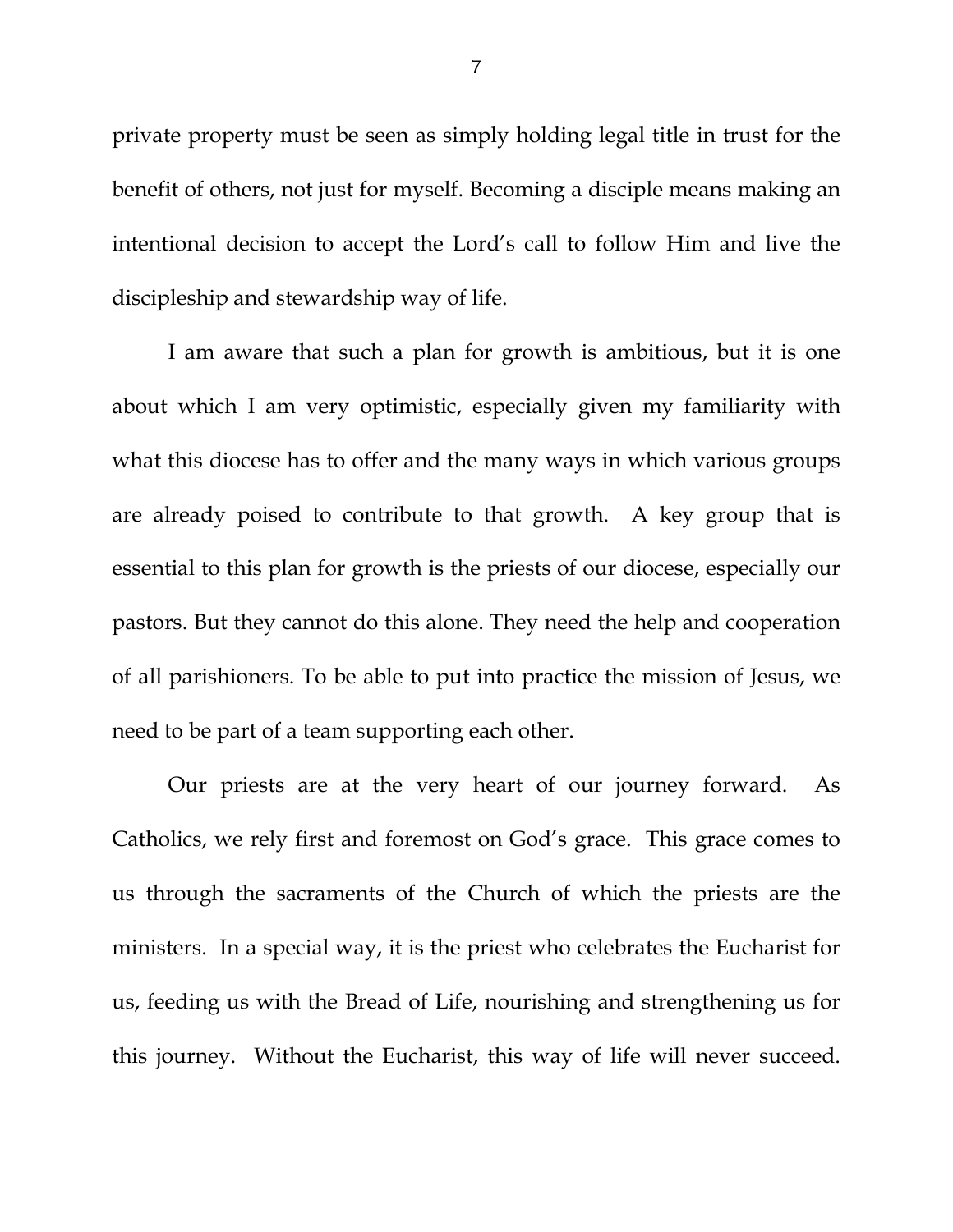Without priests, we will not have the Eucharist. Therefore, we need our priests for this journey.

I am very grateful for the fidelity with which our priests serve the diocese. They are men committed to the building up of the Kingdom and to the salvation of the souls of those in our diocese and beyond. Their example of tireless dedication is an inspiration to me and to all of us of how we are likewise called to serve the Lord as committed disciples of Jesus Christ. It is their joyful, humble example that is, I believe, one of the major factors contributing to the growth in the number of seminarians studying for the priesthood in our diocese. They too, are signs of hope and encouragement to us as we continue this journey.

I pray that all of you will work with Father Nolan in seeking to be intentional disciples of the Lord and good stewards of the gifts entrusted to us for the growth of the Church as we journey together toward our inheritance in the glory of Heaven.

Therefore, dear parishioners of St. Joseph the Worker Parish, I urge you to strive for holiness, to work and pray with your new pastor. Support